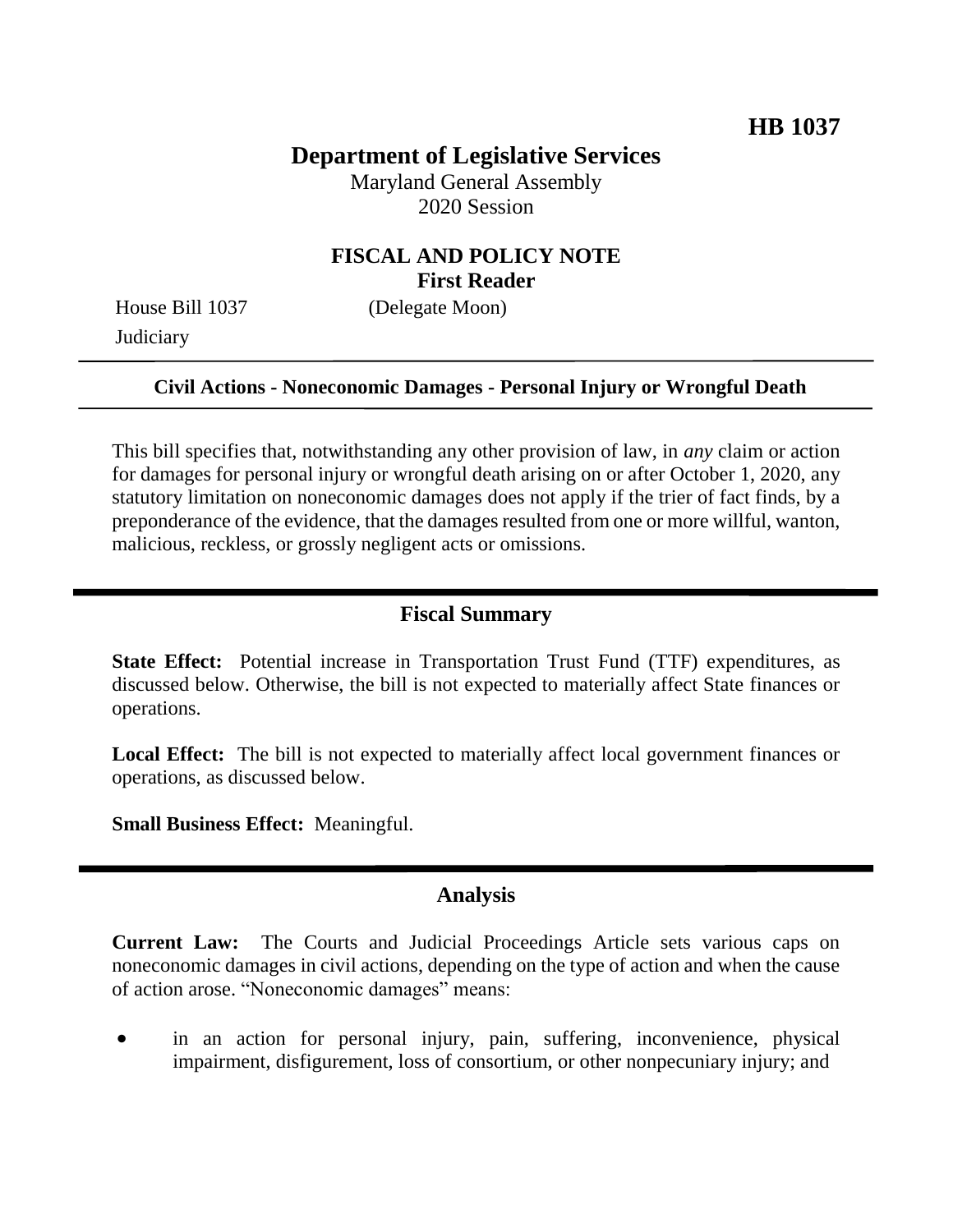in an action for wrongful death, mental anguish, emotional pain and suffering, loss of society, companionship, comfort, protection, care, marital care, parental care, filial care, attention, advice, counsel, training, guidance, or education, or other noneconomic damages authorized under Title 3, Subtitle 9 of the Courts and Judicial Proceedings Article (wrongful death provisions).

#### *Medical Malpractice Claims*

As of January 1, 2020, Maryland's cap for noneconomic damages in medical malpractice claims is \$830,000, and it increases annually by \$15,000. The cap is 125% of that amount in wrongful death actions in which there are two or more claimants or beneficiaries, whether or not there is a personal injury action arising from the same medical injury; thus, as of January 1, 2020, it is \$1,037,500. The cap for individual causes of action is based on the date of the incident.

#### *Other Personal Injury and Wrongful Death Civil Actions*

As of October 1, 2020, Maryland's cap for noneconomic damages for injuries and wrongful death causes of action (other than those for medical malpractice) is \$890,000, and it increases annually by \$15,000. The cap is 150% of that amount in wrongful death actions made by two or more surviving family members; thus, as of October 1, 2020, it is \$1,335,000. The cap for individual causes of action is based on the date of the incident.

#### *Maryland Tort Claims Act*

In general, the State is immune from tort liability for the acts of its employees and cannot be sued in tort without its consent. Under the Maryland Tort Claims Act (MTCA), the State statutorily waives its own common law (sovereign) immunity on a limited basis. MTCA applies to tortious acts or omissions, including State constitutional torts, by "State personnel" performed in the course of their official duties, so long as the acts or omissions are made without malice or gross negligence. Under MTCA, the State essentially "waives sovereign or governmental immunity and substitutes the liability of the State for the liability of the state employee committing the tort." *Lee v. Cline*, 384 Md. 245, 262 (2004).

However, MTCA limits State liability to \$400,000 to a single claimant for injuries arising from a single incident. (Chapter 132 of 2015 increased the liability limit under MTCA from \$200,000 to \$400,000 for causes of action arising on or after October 1, 2015.)

MTCA covers a multitude of personnel, including some local officials and nonprofit organizations. In actions involving malice or gross negligence or actions outside of the scope of the public duties of the State employee, the State employee is not shielded by the State's color of authority or sovereign immunity and may be held personally liable.

HB 1037/ Page 2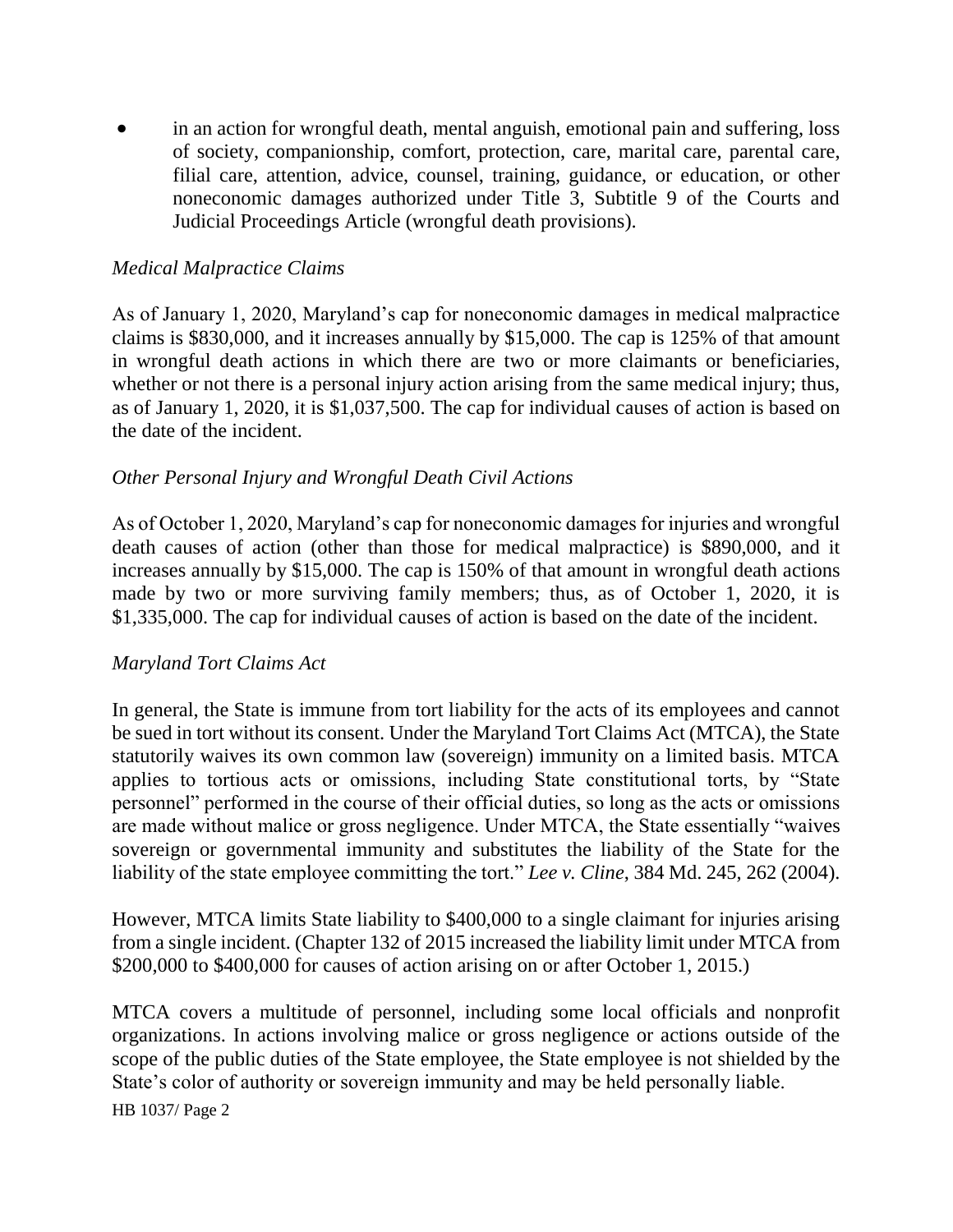Attorney's fees are included in the liability cap under MTCA. Under MTCA, attorneys may not charge or receive a fee that exceeds 20% of a settlement or 25% of a judgment.

#### *Maryland Transit Administration Tort Claims Act*

The Maryland Transit Administration (MTA) is subject to the Maryland Transit Administration Tort Claims Act (MTATCA), not MTCA. MTATCA does not have a specific liability limit; thus, actions under MTATCA are subject to liability limits contained elsewhere in statute, including the limitation on noneconomic damages.

#### *Local Government Tort Claims Act*

The Local Government Tort Claims Act (LGTCA) defines local government to include counties, municipal corporations, Baltimore City, and various agencies and authorities of local governments such as community colleges, county public libraries, special taxing districts, nonprofit community service corporations, sanitary districts, housing authorities, and commercial district management authorities. Pursuant to Chapter 131 of 2015, for causes of action arising on or after October 1, 2015, LGTCA limits the liability of a local government to \$400,000 per individual claim and \$800,000 for all claims that arise from the same occurrence for damages from tortious acts or omissions (including intentional and constitutional torts). It further establishes that the local government is liable for the tortious acts or omissions of its employees acting within the scope of employment. Thus, LGTCA prevents local governments from asserting a common law claim of governmental immunity from liability for such acts or omissions of their employees.

**State Expenditures:** TTF expenditures may increase if the bill's provisions increase the amount of damages awarded against MTA. Information is not readily available on the monetary value of claims filed against MTA and the extent to which claims approach existing statutory limits. Regardless, the bill exposes MTA to increased liability and may result in additional TTF expenditures for payments of damages awarded under the bill or related insurance premiums. The extent to which this occurs cannot be reliably estimated at this time.

Otherwise, assuming that the bill does not affect the limit on liability under MTCA, the bill is not expected to materially affect State finances or operations.

**Local Expenditures:** Assuming that the bill's provisions do not affect the limit on liability under LGTCA, the bill is not expected to materially affect local government finances or operations.

**Small Business Effect:** Under the bill, the liability risk for small businesses, including health care providers, significantly increases. Similarly, revenues for plaintiff's attorneys

HB 1037/ Page 3